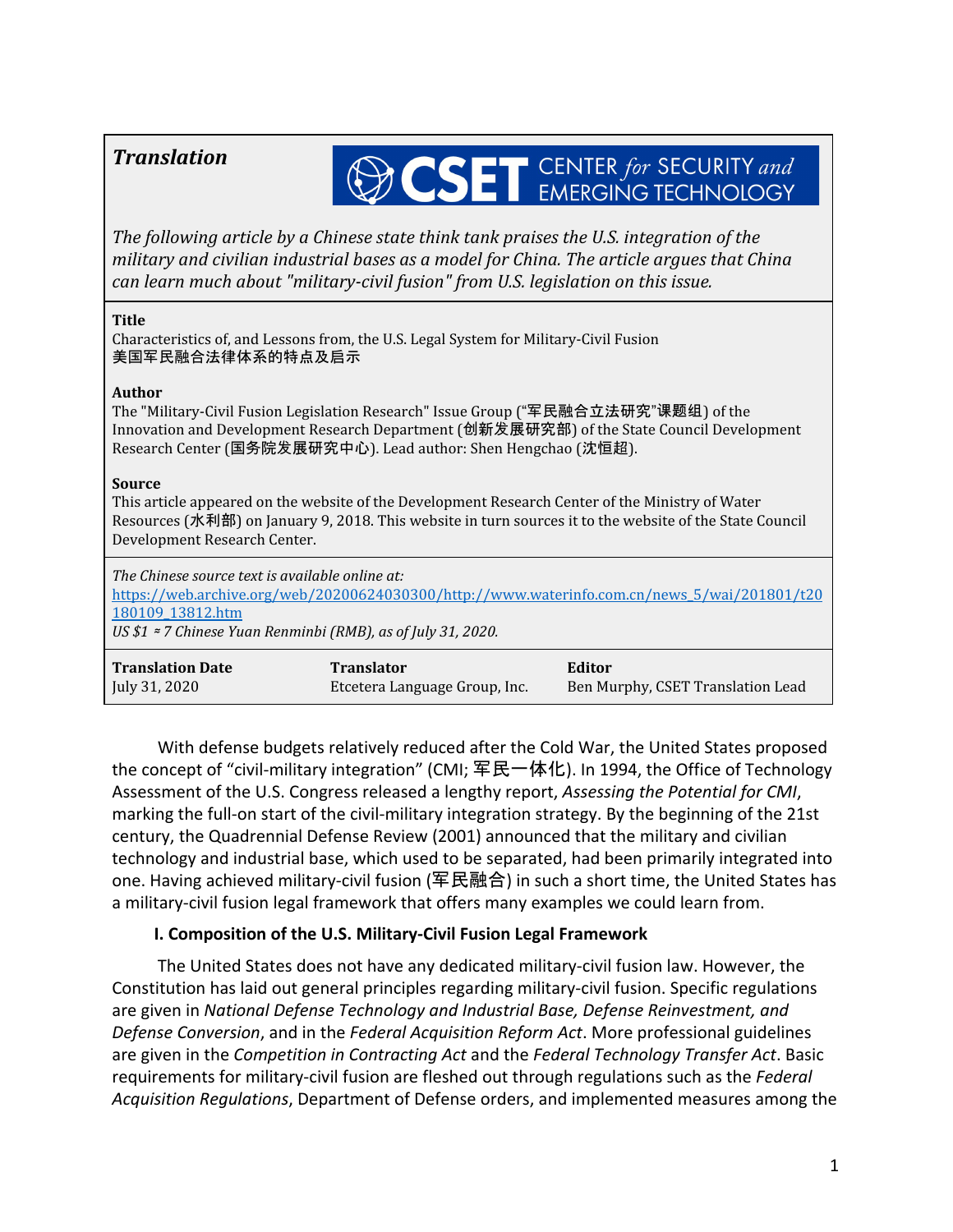armed service branches. It's fair to say that although without any dedicated military-civil fusion law, the United States has developed a comprehensive and rigorous legal framework for that very purpose.

#### (1) Laws

The U.S. Constitution laid out principles regarding the power architecture relevant to military-civil fusion, such as the president and Congress, as well as the balance between defense needs and the civilian economy. This is the fundamental basis for a military-civil fusion legal framework. For example, Article I, Section 8 of the Constitution stipulates that Congress shall have power to levy and collect taxes to provide for the common defense and general welfare of the United States, to declare war, to raise and support armies, to provide and maintain a navy, and to provide for calling forth the militia, and to make all laws which shall be necessary and proper for carrying into execution of the foregoing powers; Article II, Section 2, says that the president shall be commander in chief of the army and navy of the United States, and of the Militia.

Primary laws behind the United States' military-civil fusion initiative include *National Defense Technology and Industrial Base, Defense Reinvestment, and Defense Conversion*, the *Defense Production Act,* the *Federal Acquisition Reform Act* (FARA), the *Weapon Systems Acquisition Reform Act*, the *Federal Acquisition Streamlining Act*, the *Defense Acquisition System*, the *Goldwater-Nichols Department of Defense Reorganization Act*, the *Defense Funding Act*, and the *National Defense Authorization Act* (NDAA). The NDAA is an annually updated act, amended and released every year. Many requirements for military-civil fusion have been documented in versions of the NDAA since the 1990s.

Laws such as the *National Security Act, the Competition in Contracting Act*, the *Federal Technology Transfer Act*, the *Bayh-Dole Act*, the *Technology Transfer Commercialization Act*, and the *Small Business Act* defined military-civil fusion implementation from various angles.

#### (2) Laws and Regulations

Laws and regulations of the United States related to military-civil fusion include federal regulations, as well as regulations, orders, and other governing stipulations from the Department of Defense, the Department of Energy, the National Aeronautics and Space Administration (NASA), and the different branches of the U.S. Armed Forces.

For military procurement, the Department of Defense established the *Armed Services Procurement Regulations*, which is based on the *Armed Services Procurement Act*, and later in the 1980s merged with the *Government Acquisition Act* into the *Federal Acquisition Regulation* (FAR). The FAR, together with the *Defense Federal Acquisition Regulation Supplement* (DFARS), constitute the entirety of principles governing all federal acquisition activities. The Department of Defense issued procurement directives such as 5000.1, 5000.2, and 7045.7. Each armed force formulates its own detailed military acquisition plans, budgets, and review processes.

In terms of intellectual property rights management in national defense, a series of laws and regulations were developed based on the *Federal Technology Transfer Act*, the *Bayh-Dole Act*, and the *Federal Acquisition Regulations*, such as *Management of Intellectual Property Matters within the Department of Defense*, the *Department of Defense Financial Management*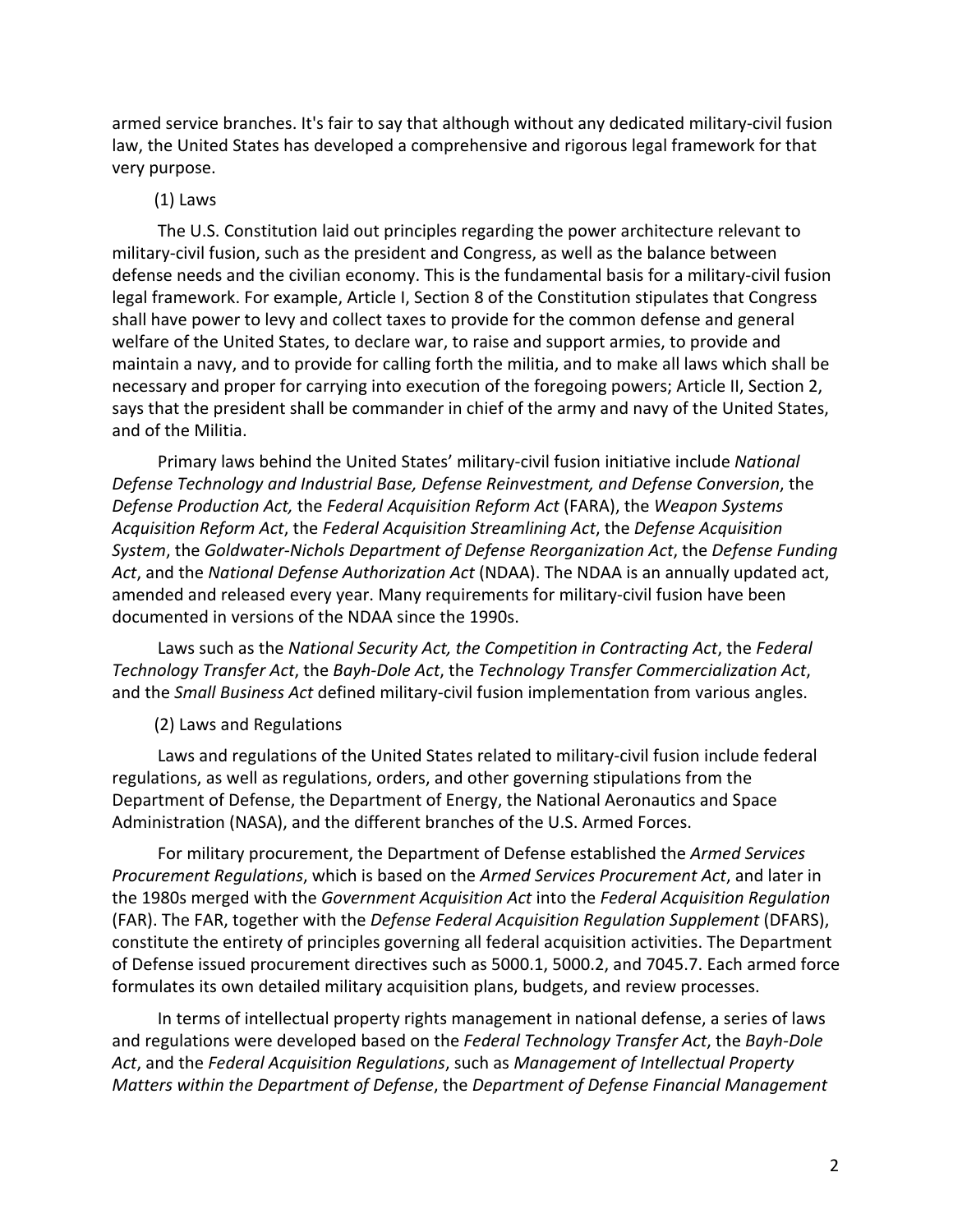*Regulation*, the *International Traffic in Arms Regulations*, and the *U.S. Army's Intellectual Property Policies*.

## **II. Contents and Characteristics of the United States' Military-Civil Fusion Legal Framework**

The fundamental principle of the United States' military-civil fusion legal framework is to sufficiently exercise the power of the market while strictly upholding national security. *Assessing the Potential for CMI* defines "CMI" as: "[Except for military-specific research and development], the process of merging the Defense Technology and Industrial Base (DTIB) and the larger Commercial Technology and Industrial Base (CTIB) into a unified National Technology and Industrial Base (NTIB). More specifically, in an integrated base, common technologies, processes, labor, equipment, material, and/or facilities would be used to meet both defense and commercial needs. "Therefore, the concept of CMI, as drawn by the United States, refers to a fusion of military and civilian technology bases, with the key components "civilian to military" and "military to civilian," and an objective of developing "technologies applicable to the military and civilian sectors."

(1) Expand the procurement of civilian products to advance the "civilian-to-military" process

Laws facilitating the "civilian to military" process primarily include versions of the NDAA since the 1990s, the FARA, and *National Defense Technology and Industrial Base, Defense Reinvestment, and Defense Conversion*.

The NDAA (1990) demanded that the Department of Defense define civilian product procurement regulations, and that it draft a simplified and unified contract for such procurements. The NDAA (1991) required the Department of Defense to explore the availability and applicability of non-research programs to satisfy particular requirements before signing contracts for defense-specific products. The NDAA (1993) required the Department of Defense to modify its acquisition policies in order to facilitate the fusion of the military and civilian technology and industrial bases. The general trend of NDAA revisions in recent years is expanding the scale of tax exemption in the procurement of civilian products. For example, Section 804 of the NDAA (2008) added a new tax-exemption policy for most commercial off-the-shelf (COTS) products.

By 1994, the Congress passed FARA, which is considered the most important acquisition act since the 1974 Armed Services Procurement Act and the 1984 Competition in Contracting Act, and a milestone in the history of U.S. military-civil fusion. FARA established detailed acquisition rules for the advancement of military-civil fusion, primarily: Substitute military standards with civilian ones where possible; procure commercial goods while practical; ease and simplify contract processing by raising the value cap from [USD] \$25,000 to \$100,000; encourage e-commerce; exercise commercial management on selected programs. Frank Kendall, the Department of Defense's Under Secretary of Defense for Acquisition, Technology, and Logistics signed off the Better Buying Power 3.0 (BBP 3.0) plan in 2014, proposing an acquisition system that is more open and modulated.

In 1992, Congress released *National Defense Technology and Industrial Base, Defense Reinvestment, and Defense Conversion,* calling for the breaking down of barriers created by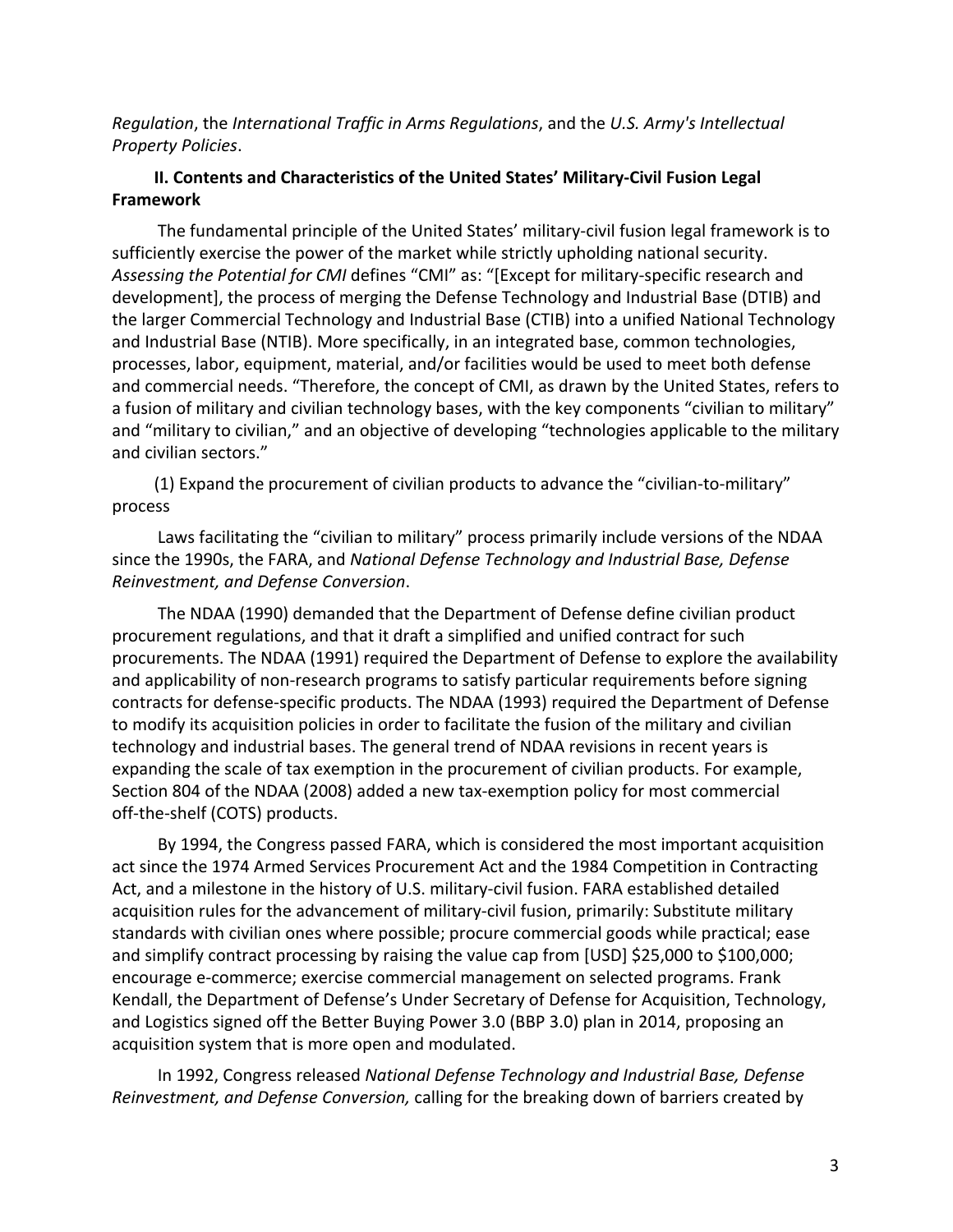different technologies, standards, operation strategies, and production methods between the military and civilian worlds. Based on this regulation, the Secretary of Defense released a memorandum, *Specifications & Standards - A New Way of Doing Business*, advocating a "single process initiative" (SPI), limiting the usage of military specifications and standards. According to *National Defense Technology and Industrial Base, Defense Reinvestment, and Defense Conversion* and FARA, the Secretary of Defense cleaned up and reformed over 30,000 military standards of long standing. The proportion of civilian standards was raised from 25% to 95%.

The United States is highly aware of the importance of competition in the "civilian to military" process. Congress released the *Competition in Contracting Act* in 1984, requiring sufficient, open competition in the Department of Defense's acquisition. As required by the FARA, each administrative department must appoint a "competition advocate" in every procurement activity. DFARS, on the other hand, stipulates that the procurement of all key equipment must have competing prototypes from at least two contractors. Contractors that lose out in the competition will be compensated with awarded projects and/or funding. In May 2009, President Obama signed off the *Weapon Systems Acquisition Reform Act*, requiring enhanced, "system-based" competition.

(2) A clearly defined gain sharing principle for technology transfers to advance the "military-to-civilian" process

The Department of Defense commands approximately half of the federal government's technology funding. The commercialization of defense technology achievements (国防科技成 果转化) is a key component of military-civil fusion.

Congress passed the Bayh-Dole Act in 1980, assigning the entire revenue from the commercialization of intellectual property backed by federal funding to contractors. The principle is "whoever developed the technology possesses ownership." The federal government only has the right to utilize such technology free of charge. To protect the intellectual property rights of contractors, the Department of Defense allows contractors to flag intellectual property such as patents, confidential technologies, and software copyrights with limitations on third party usage while submitting lists of technology. The U.S. government entrusted the management of certain national laboratories to private companies, working toward the sharing of resources by providing technological intelligence and know-how owned by the Department of Defense, within the scope of state secrecy requirements. Congress passed the Technology Transfer Commercialization Act in 2020, offering guidelines on the commercialization of technologies originated from federal labs.

As required by the 2009 NDAA, the spending and actual effect of funding assigned to technology transfer projects managed by the Department of Defense or armed forces must be reviewed, providing entities participating in such projects a clear standard for their legal rights.

(3) Strictly upholding national security bottom lines while sufficiently exercising the power of the market

In the development of military-civil fusion, the United States managed to tap into the free market. But also, national security is protected by enhancing security and confidentiality, providing the military with appropriate flexibility, prioritizing defense contracts, and preventing technologies from being leaked.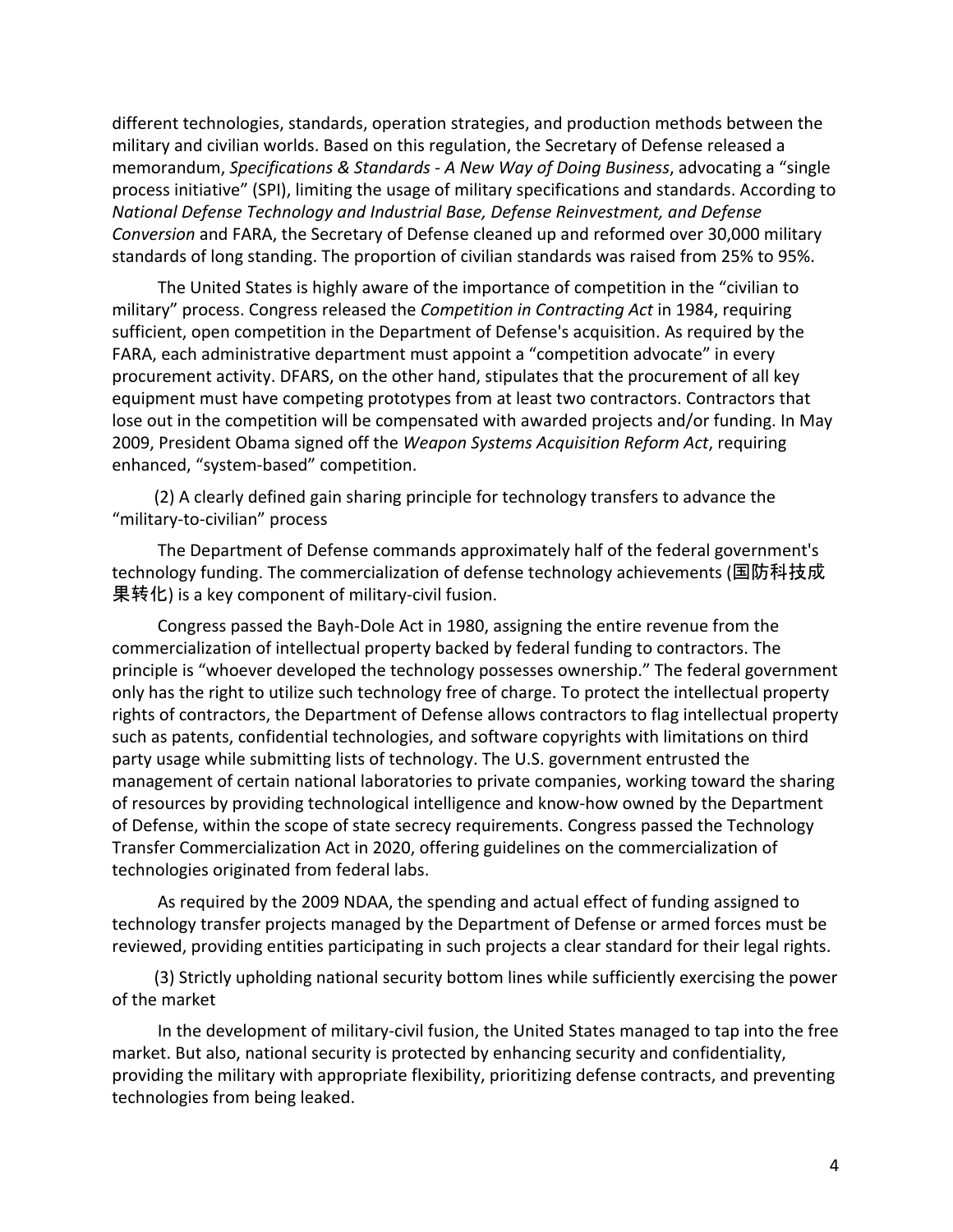The United States has been rigorous in the security and confidentiality of civilian vendors of defense supplies. The *National Industry Security Regulation* and the *National Industry Security Program* laid out confidentiality procedures and confidentiality requirements for contracts signed with foreign entities. Companies with confidentiality obligations, including those in the defense industry, are required to appoint dedicated confidentiality officers. The U.S. Armed Forces emphasize security and confidentiality when signing acquisition contracts with companies.

While implementing the military-civil fusion strategy, the United States maintains an appropriate level of independent capability in its armed forces. Take equipment repair for example. While the bulk of repair services are assigned to contractors, as required by the 1998 NDAA, armed forces have to be capable of independently performing major repair services. The proportion of major repair services assigned to civilian companies shall not exceed 50%.

Military power, representing national security and interest, is prioritized against administrative and civilian powers. The NDAA stipulates that military contracts shall be prioritized in performance during warfare or national emergencies. According to the DFARS, for the acquisition of defense supplies such as aircraft, submarines, and missiles, the contract must be duly performed even if there is any dispute, which shall be resolved afterwards.

Through legislation, the United States prevents technologies from being transferred to potential enemies. The *Defense Funding Act* of 1993 strictly limited the export of weapons and high-tech products to Iran. The NDAA of 1999, 2005, and 2007 defined export restrictions to China.

(4) Rigorously developing technologies that are both military and civilian

In recent years, the Department of Defense has been prioritizing the development of technologies that are both military and civilian, with increased funding from Congress.

*National Defense Technology and Industrial Base, Defense Reinvestment, and Defense Conversion* of 1992 enacted a "Technology Reinvestment Project" (TRP), the primary objective of which is to facilitate the conversion of military technologies into civilian applications, and to develop dual-use technologies. The Department of Defense released a memorandum in 1995, entitled *Dual Use Technology: A Defense Strategy for Affordable, Leading-Edge Technology*. The memorandum identified three requirements: 1) Invest in the development of key dual-use technologies; 2) Transfer achievements in national defense scientific research to civilian departments for commercialization; 3) Adapt the resources of civilian departments for military use and thoroughly adhere to the "designed for dual use" guideline in the development of new military systems. Corresponding regulations are stipulated in the *National Security Science and Technology Strategy* of 1995, the *Defense Science and Technology Strategy* of 1996/1997/2000, and the NDAA of 1998. For example, the 1998 NDAA demanded that the military increase investment in dual-use technologies, and implement a "Dual-Use S&T Program."

In May 2003, the Department of Defense released the latest version of the Defense Acquisition System, i.e. DoD Directive 5000.1. The directive prioritizes the utilization of civilian technologies and the development of dual-use technologies. When setting operational capability requirements with users, units under the Department of Defense must adhere to the following priority hierarchy, ranked in descending order: 1) Acquire or improve domestic civilian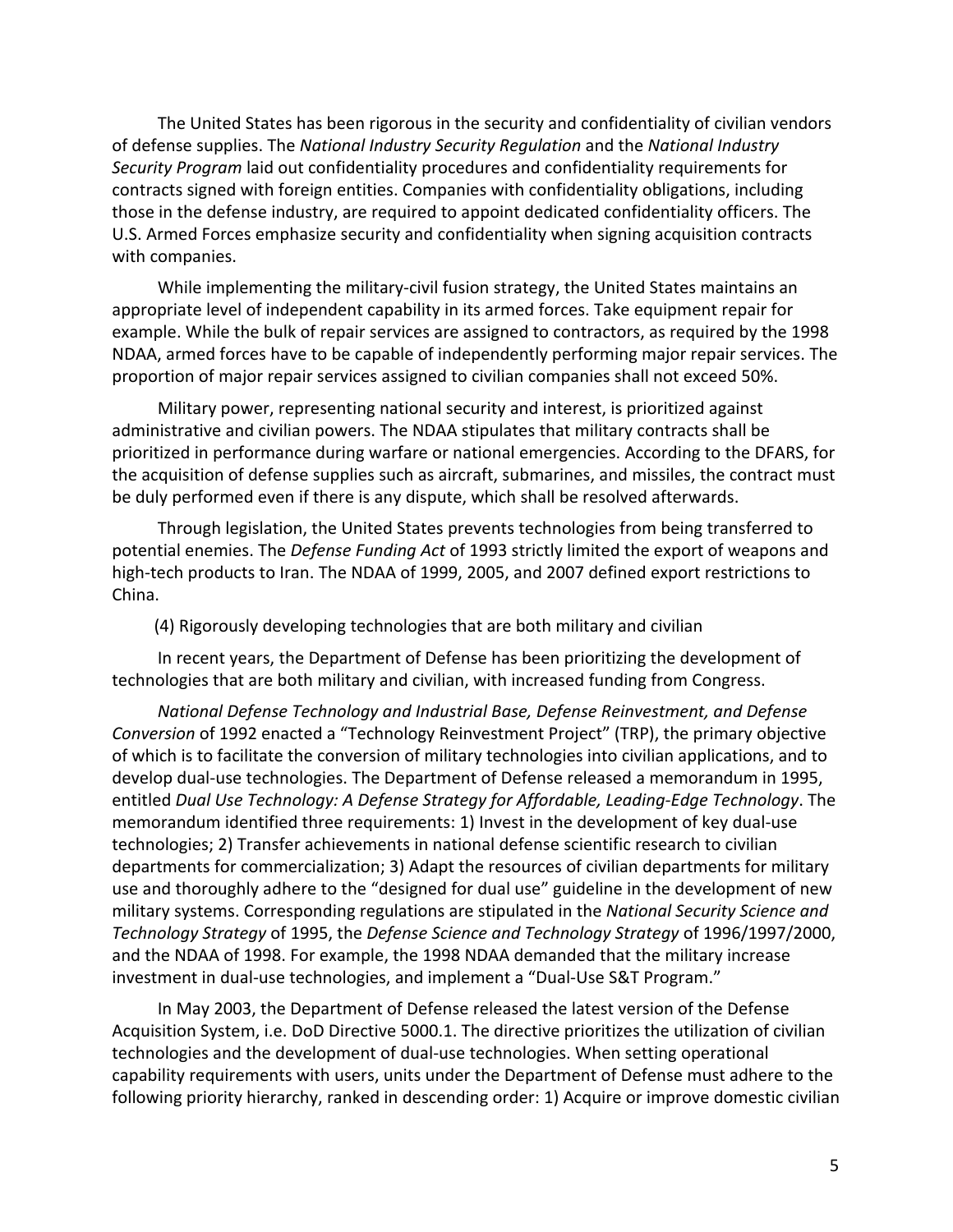products, services, technologies, or develop dual-used technologies; 2) Expand acquisition or improve existing military systems developed by the United States or its allies; 3) Implement a development program with one or more allies; 4) Create a new project jointly developed by multiple armed service branches or government organs; 5) Create a new development project dedicated to one single armed service branch.

#### **III. Insights**

There are lessons we could learn from the creation and implementation of a legal framework for military-civil fusion by the United States. Examples include the definition of military-civil fusion, priorities in development, and administrative reforming.

#### (1) A clear definition of military-civil fusion

The U.S. has made a clear definition for military-civil fusion: the fusion of the national defense and civilian technology and industrial bases into one single unified national technology and industrial base. Three key components of the strategy are "civilian-to-military conversion," "military-to-civilian conversion", and developing "dual-use technologies."

A clear definition is the prerequisite for advancing military-civil fusion with pooled resources and efforts. An infinitely expanded definition will not be practical. To advance military-civil fusion development, we must first clearly define the concept of military-civil fusion.

(2) The legal framework of military-civil fusion is a systems engineering project

The United States does not have any dedicated law for military-civil fusion. However, both vague and detailed provisions are made in various laws, regulations, and policies. The Constitution offers fundamental guidelines, while systematic terms are laid out regarding market entry, military acquisition, confidentiality, intellectual property rights, investments, and standards in a series of laws and statues such as *National Defense Technology and Industrial Base, Defense Reinvestment, and Defense Conversion* and FARA. The aforementioned laws and regulations provide specific orders, measures, and requirements.

The practice of the United States reveals that the legal framework of military-civil fusion is a systems engineering project, to be supported by coordinated efforts from every domain and every link, regulated by relevant policies. That calls for a comprehensive legal framework with new or amended legislation, supported by relevant regulations, policies, and plans.

(3) The concept of CMI covers three key components: "Civilian-to-military," "military-to-civilian," and developing "dual-use technologies"

To support the "civilian-to-military" part, the United States took an approach of streamlining acquisition, unifying civilian and military standards, and sufficiently disclosing information. For "military-to-civilian," they chose to assign the economic return of technology transfer as an incentive for technology developers. The Office of Technology Transition (OTT) in the Department of Defense was created for this purpose. In the early stage, "military-to-civilian" conversion is chiefly concerned with transferring military technology to

civilian departments for commercialization. This will gradually phase into the development of dual-use technologies.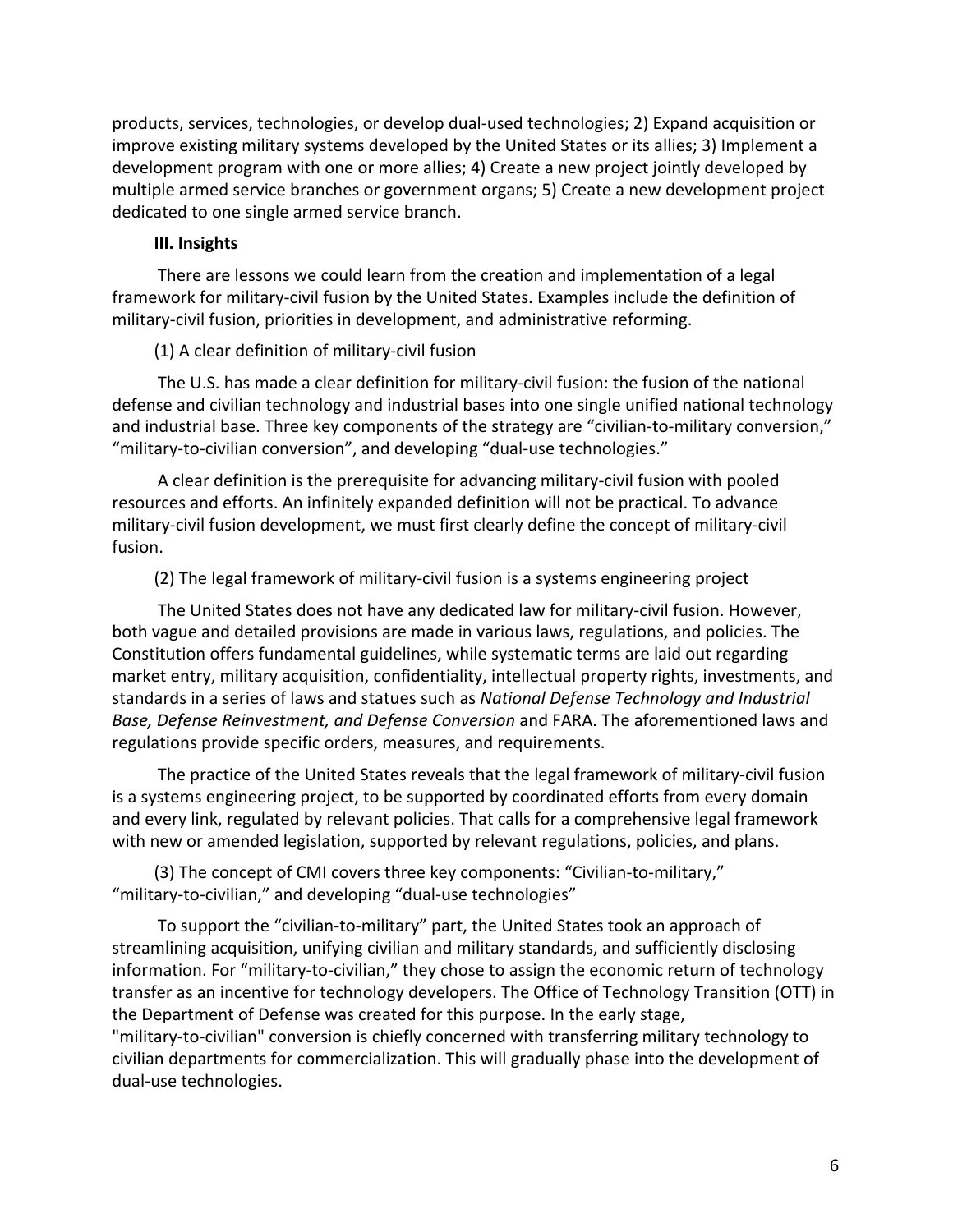The case of the United States proves that a military-civil fusion technology standards system primarily supported by civilian standards determines how easy it is for civilian products to enter the defense sector. Primary adverse factors hindering the process of civilian-to-military conversion are ambiguous distribution of economic returns from technology commercialization, and technology developers not having a firm grasp on commercialization and application. The commercialization and application of military technologies shall be encouraged if there is an abundant stockpile of existing military technologies. But for expansions of the technology base, the development of dual-use technologies is the better way to go.

(4) Encourage competition while upholding security bottom lines in the process of military-civil fusion

In the implementation of its military-civil fusion strategy, the United States highly emphasizes competition. Legislation such as the *Competition in Contracting Act*, the *Federal Acquisition Act*, and DFARS lay out provisions to encourage competition, such as compulsory competition between prototypes, and compensation for those who lose out in the competition.

For outsourced services, the U.S. Armed Forces demand an appropriate level of independent capability, prioritizing defense contracts. For international cooperation and exchange, the United States takes particular caution in terms of confidentiality to prevent potential rivals from acquiring its sensitive technologies.

Learning from the United States' lessons, in our own military-civil fusion process, we could consider encouraging prototype competition and compensating unsuccessful competitors in development projects, create an environment of fair competition in acquisition, and increasingly protect small- and medium-size enterprises. The ultimate objective of the military-civil fusion strategy is national defense. Therefore, national security must be recognized as the bottom line by precisely defining and strictly upholding confidentiality, restricting the export of advanced weapons and high-tech products, maintaining an appropriate level of independent capability among our armed forces, and prioritizing defense contracts.

(5) The management of the military-civil fusion legal framework

As shown in the case of the United States, a comprehensive legal framework must be implemented by specific entities. Coordinating organizations could be established to streamline certain domains. This architecture cannot be reversed, i.e. having a military-civil fusion strategy propelled by a coordinating organization alone, without any specific entity in charge of implementation.

The United States' legal framework is spearheaded by the Department of Defense, with coordination from military and government departments. The Department of Defense has been reformed for this very purpose. For example, the formation of the Defense Contract Management Agency (DCMA) and the OTT, adjustments made to the Defense Advanced Research Projects Agency (DARPA), and the establishing of coordinating organizations such as the "Single Process Initiative" executive committee.

The Department of Defense, together with relevant departments, has formed a series of coordinating organizations responsible for specific domains and matters. Some examples are the Nuclear Weapons Council (NWC) and the Aerospace Technology Committee (航空航天技术 委员会) formed jointly with the Department of Energy (in charge of the nuclear weapons